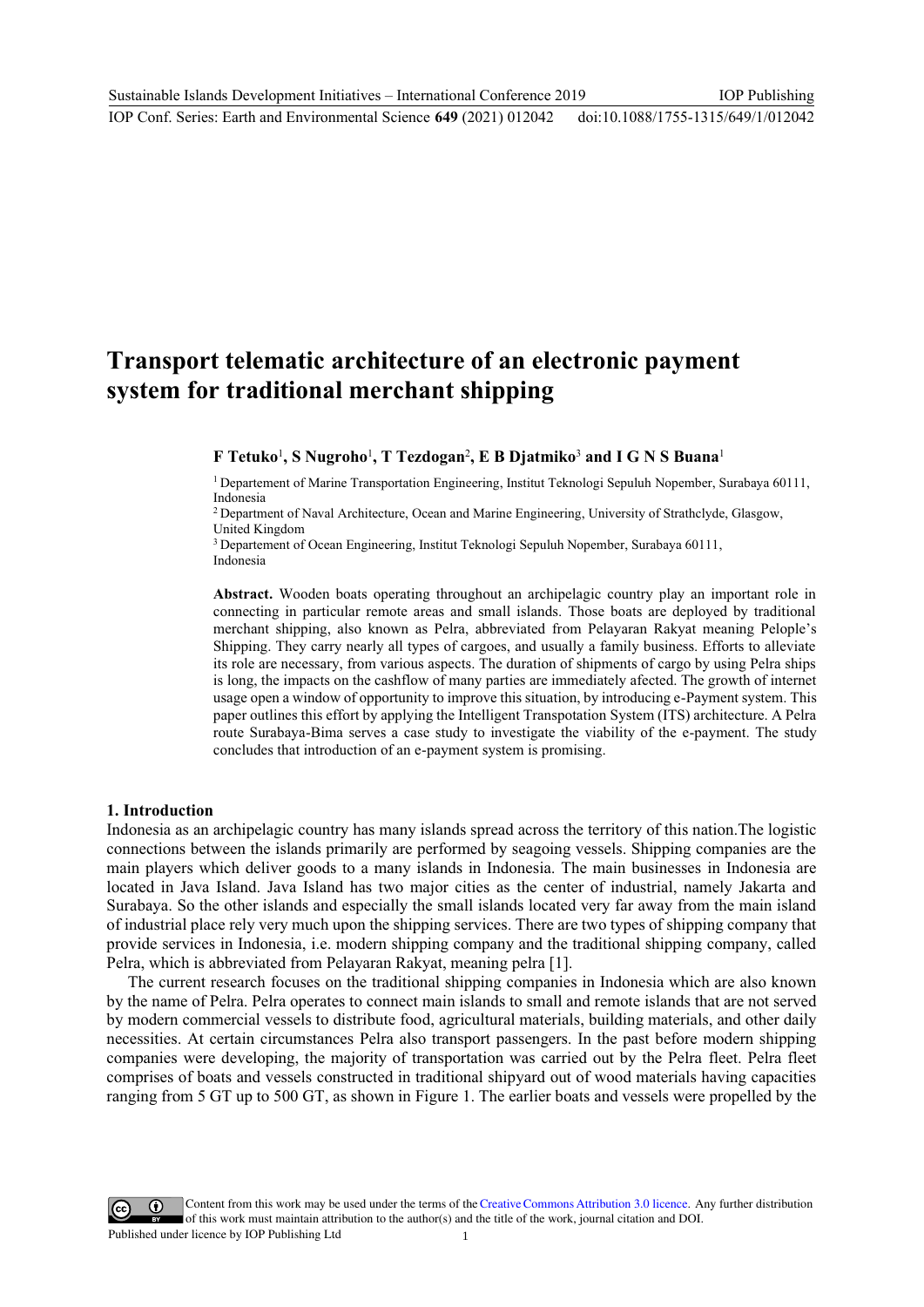sail, but since the 1970s they were also equipped with engines to reach operational speeds between  $5 - 8$ knots. Pelra vessels mostly operated by masters and crew with limited qualifications [2,3].



**Figure 1.** Activities at port of loading

The research highlights the case study of Pelra shipping route between Surabaya, the capital of East Java Province, and Bima in a small island of Sumbawa, at a distance of some 360 sea miles. The research focuses on the payment system in Pelra service. Both of operation and transaction are runs with a simple tool and method. Most of shipper or customer of pelra comes from the remote islands. They pay the invoice after they get their goods unloaded from the vessel. The customer and shipping agent doing their transaction in cash. They do it in order to satisfy the customer and the majority of their customer comes from Bima. In conjunction to this Pelra shipping employees collect the payment by visiting the customer one by one.

The cash payment does not only affect the cashflow between buyers and sellers only, but the provision of cash money it self is also another challenges. Bank Indonesia faces chalenges in distributing vcash money especially in remote areas and remote islands. Its distribution delay may disrupt transactions and economic activities in those areas, whose economy are relatively small [4,5]. Bank Indonesia declared a program called Gerakan Nasional Non Tunai (National Non-Cash Movement). The program concern to create a cashless society in Indonesia. It is intended to increase public awareness in the use of cashless instruments, so that becomes a new community who accustomed in practising cashless payment, especially in conducting businesses. The bank planned to build the payment system to be more efficient, safe and reliable in order to protect consumer security [6]. There are incidents concerning counterfeit money spead, which concerns many, particularly in Bima [7]. So, the society must be aware when doing a transaction, especially in relation with Pelra shipping, because they usually practice the payment in cash. The old fashioned way in business transaction make them less flexible to manage their payment and wasting a big deal of time to collect the payment from the costumer one by one [8,9].

The availability and implementation of ICT can help the national sea transportation system, especially Pelra shipping, to overcome the aforementioned problems [3]. In this regard a research on the implementation of ICT, which is called Intelligent Transport System (ITS) with a particular effort in the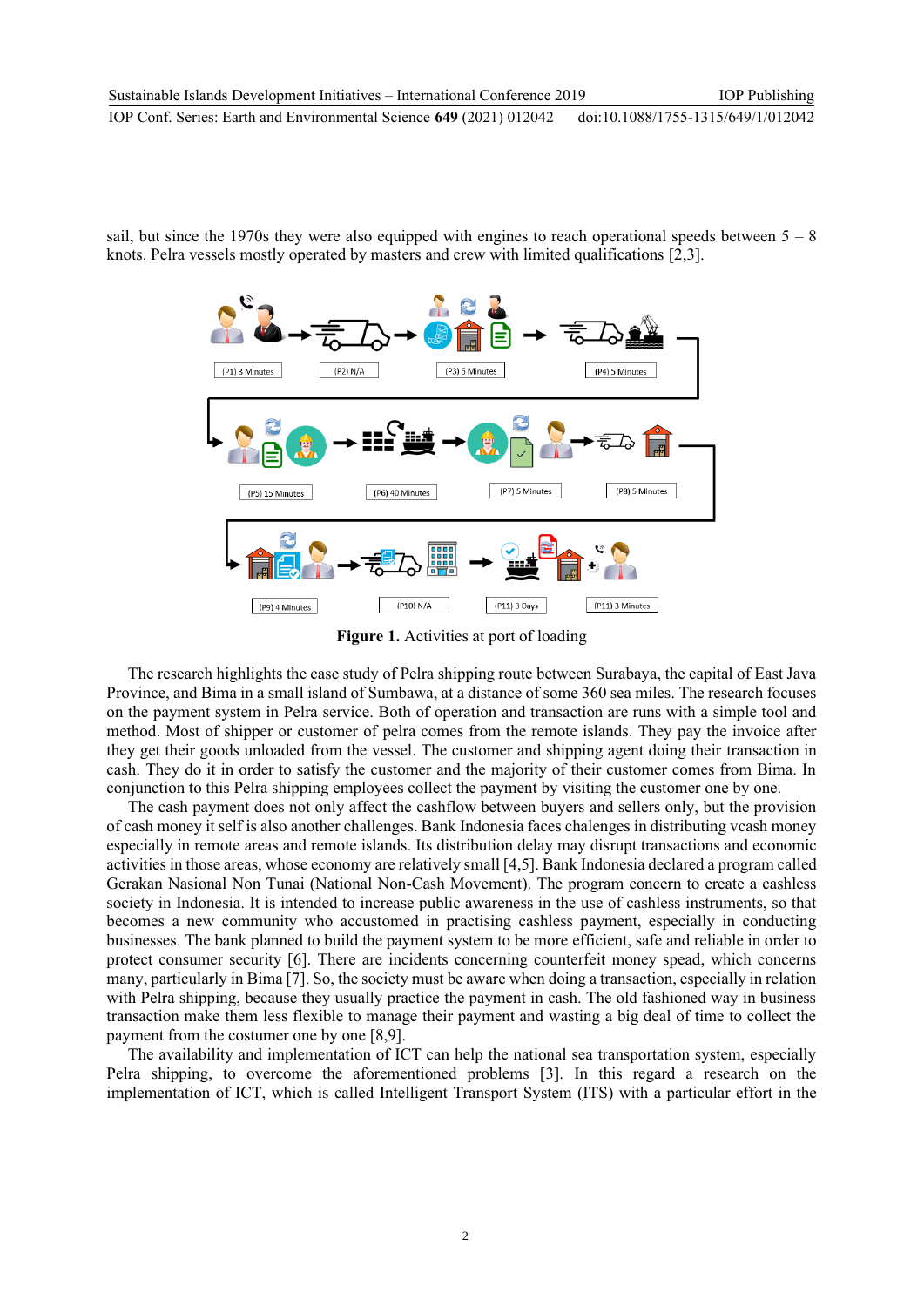development of telematics architecture on electronic payment system for Pelra business, is conducted and the results of which are thoroughly put forward.

## **2. Methodology**

This study concerns with the operation of a Pelra ship between Surabaya and Bima, as its case study. The study starts with elaborating the shipment process. The identification on typcial working operation of a cargo shipment and how a Pelra ship is operated. It is investigated how cash payment of services is conducted, as a majority of the payments are conducted in cash. An investigation on how to transform the payment systems. It is investigated how the perpectives of all parties, their benefit towards the introduction a non-cash payment. System Architecture is developed. This consists of four elements, namely the identification of user needs, functional architecture, physical architecture and concluded with communication architecture. Few parts of this architecture is conducted in the preceeding identification of current payment systems.

#### **3. Shipment Process**

A shipment process in Pelra shipping is considered laborious. The shipment processes and their documentation are not standardized. The following procedure is obtained from the processes of a shipment sample surveyed. To be noted, that this process may vary from one shipping company to another. A smooth transfer between modes, for example the cargo transfer from truck to warehouse or from truck directly to ship may differ from among Pelra shipping companies and agents*.* The folllowing illustrates the processes of a cargo shipment.

A shipper contacts a Pelra agent in order to obtain the ship's schedule and tariff. A Pelra ship stays at the port between three and four weeks. Some 10% of this port time is spent to load and discharge cargoes [10]. In the remaining time, the lies physically idle, until the oeprator and agent obtain suficient cargoes. Obtaining the updated schedule is conducted repetitively, coded as P1, as can be seen in Figure 1. The shipper or cargo owner send the goods to the Pelra office or its agent, coded as P2. The quantity and conditions of the goods are checked and documented, coded as P3.

The goods are delivered to the ship alongside the berth, usually by using the same truck, coded as P4. Another tally check is conducted, coded P5. The goods are then loaded on to the ship, the shipper receives a Mate Receipt, coded as P6. Another tally check is conducted after the loading completed, coded as P7.

| <b>Activity Code</b> | Duration<br>(in Minutes) |  |
|----------------------|--------------------------|--|
| P <sub>1</sub>       | 3                        |  |
| P <sub>2</sub>       | $\overline{0}$           |  |
| P <sub>3</sub>       | 5                        |  |
| P 4                  | 5                        |  |
| P 5                  | 15                       |  |
| P 6                  | 40                       |  |
| P <sub>7</sub>       | 5                        |  |
| P8                   | 5                        |  |
| P 9                  | $\overline{4}$           |  |
| P 10                 | 100                      |  |
| P 11                 | 4,320                    |  |

**Table 1.** Activities at port of loading

The shipper returns to the office of the shipping company or its agent, coded as P8. He presents the Mate's Receipt in return of a Bill of Lading, coded as P9. The shipper awaits the departure information of the ship, coded as P10. Shipping company prepares the manifest prior the departure of the ship, P11. Table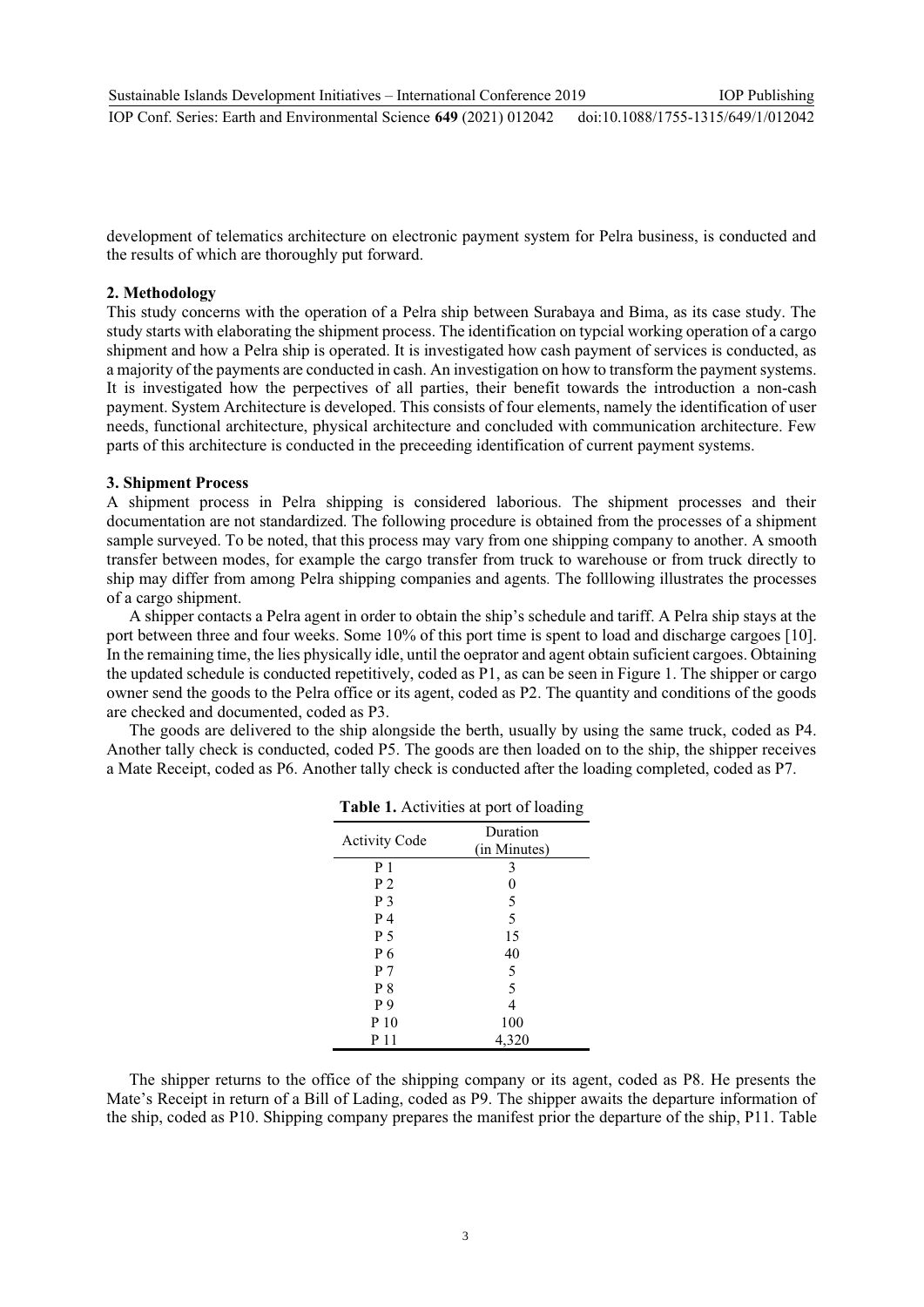1 presents numerical values of the durations of the processes. To be noted, that the P11 constitutes the highest. This is also considered as the most uncertain, as this activity is conducted whilst the ship is in waiting for carrgoes. The processes at the discharging port is similar, in a reversed order, as depicted in Figure 2 and 3.



**Figure 3.** Activities at discharging port

## **4. Towards a Non-Cash Payment Process**

The study investigates the viability of e-payment service providers, namely LinkAja, OVO and GoPay. The number of users of the above is huge and is still growing. Figure 4 shows the share of their users in epayment ecosystem in Indonesia. GoPay is by far the largest one, operated by an online transport operator. Many services by GoJek could be associated with the usage of its e-money, namely GoPay.

Security aspects. The risk for counterfeit money spread still exists. Numerous traders are concerned about this, therefore they support very much the idea of introducing an e-Payment. In a wider term, a growing usage of e-payment could dramatically stop the spread of counterfeit mony wihc could jeopardize the whole economy of in particular remote areas.

The freight rates of cargo shipments are distributed equally, below IDR 1.0 million, between IDR 1.0- 5.0 million and between 5.0-12.0 million. This is the range of transaction, which sould be considered by the e-payment service providers. Approximately 87% of the freight payments are executed at port of discharge, the remaining in port of loading. Some 78% of users reside in Bima and prefer to accomplish the payment there.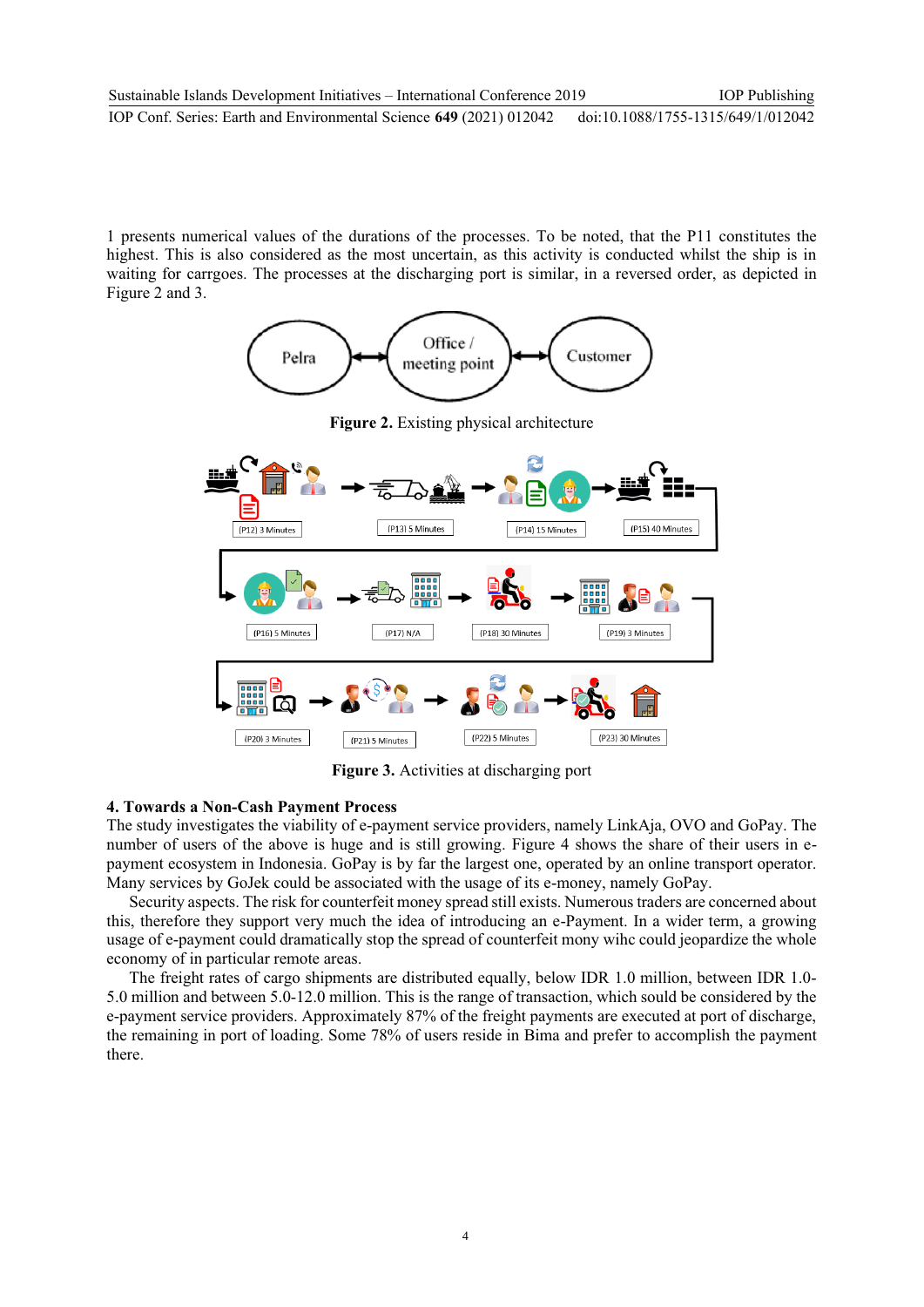IOP Conf. Series: Earth and Environmental Science **649** (2021) 012042 doi:10.1088/1755-1315/649/1/012042



**Figure 4.** e-Payment users in Indonesia

E-payment increases the efficiency of a payment process. A transaction of a cargo shipment by using Pelra normally takes 76 minutes. All e-payment systems have one thing in common. An e-payment transaction could be completed within 7 minutes in average, as illustrated in Figure 5. This improved efficiency is obtained by the fact that e-payment does not require the presence of persons during the transaction. Involvement of personal presence entails the loss of transporatation costs and losss of opportunity costs of the persons involved due to this inefficient period, see Figure 5.



**Figure 5.** Duration and number of processes among payment systems

Transaction cost of e-payment is much lower compared to bank transfer, even of the same network, see Table 2. The competition between e-money and cas-payment is obvious. The fact that banks shrink their size of operations, it would impact to the presence of banking system in remote areas. This fact underlines the importance of introducing e-payment system for remote areas even more.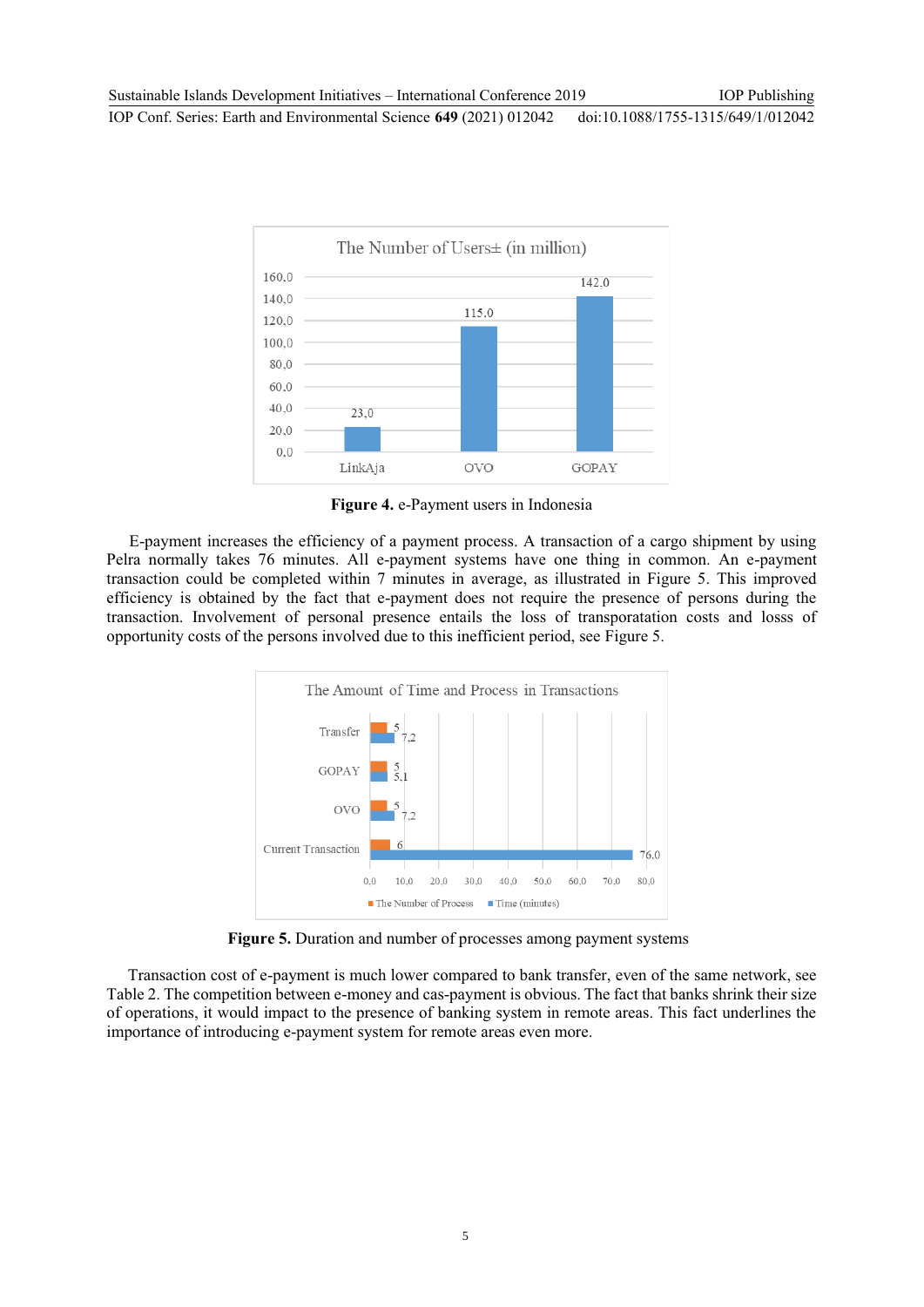| <b>Table 2.</b> Transaction costs of payment services |                         |  |
|-------------------------------------------------------|-------------------------|--|
| <b>Payment Services</b>                               | <b>Transaction Cost</b> |  |
| OVO                                                   | IDR 2,500.-             |  |
| GoPay                                                 | IDR 2,500.-             |  |
| M-Banking from State-owned<br>to a private bank       | IDR 6,500 .-            |  |
| M-Banking from State-owned<br>to a state-owned banks  | IDR 3,500.-             |  |

**Table 2.** Transaction costs of payment services

#### **5. System Architecture**

In order to plan the transformation from cash to non-cash payment, a system architecture is established. An e-payment belongs to one of growing Intelligent Transportation system (ITS) implementations. This is a framework covering a.o. the user needs, functionalities, regulations, organizations and communication, which serves as a basis for design and decisions [11,12]. By doing so, an ITS implementation can be planned in a logical manner, integrates successfully, has the desired behaviour, meets the desired performance levels, is easy to manage, is easy to maintain and is easy to extend.



**Figure 6.** System architecture [10]

The system architecture starts with identifying the user needs, as already explained in Figure 6. From here the funcional architecture is derived. There are four essential parties involved:

- 1. Issuer. This a bank or any finantial institution which manages e-payment services. GoPay, OVO and LinkAja are selected for this study. They are three top e-payment service providers in Indonesia at present.
- 2. Customer/ buyer. A group of organizations or people who pay by using e-payments in return to the goods or services received. Buyers and sellers of goods in both sides, Surabaya and Bima. Buyers are usually the ones who execute the payments.
- 3. Merchant/ seller. A group of organizations or people who receive money by using e-payments in return to the goods or services provided by them. Pelra shipping companies and their agents provide the tarnsporattion services are those who would receive e-payent after completing their job.
- 4. Regulator. This the role of governmental institutions to endorse, arrange or draft regulation to enable e-payment work accordingly.

All four parties show the benefit of using e-payment. This increases the chance of success. Finally, the physical architecture. It concerns the way how a message or a document os conveyed from one part to another. The information conveyance lies on top of the telecommunication infrastructure, as visualized in Figure 7.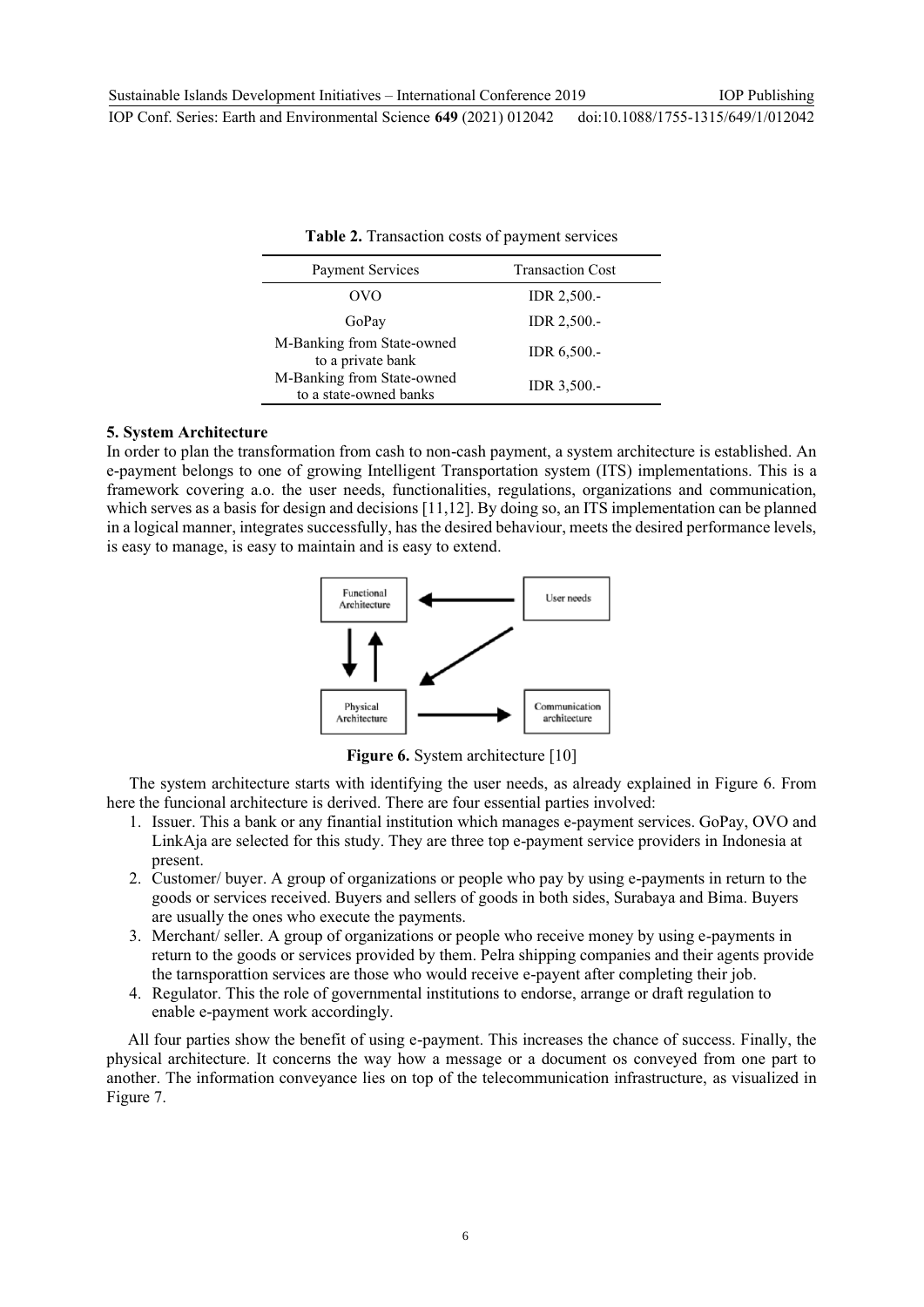

**Figure 7.** Future e-Payment's communication architecture [13]

Telecommunication infrastructure is an enabler of an e-payment system. The 3G infrastructure is a minimum requirement. Figure 8 shows that a town such Bima is adequately connected by a 3G signal. For many rural and remote areas, the telecommunication connectivity is inadequate. Nevertheless, a majority of Pelra consumers reside in the city areas of Bima, so the availability of internet is suffficent. The e-payment system requires availability of internet. All parties users, Pelra and e-Payment service providers are connected by internet. Internet enables the transaction to work well.



**Figure 8.** 3G/4G signal distribution map [14]

## **6. Conclusions**

A study on the transport telematic architecture of an electronic payment system for traditional merchant shipping has been conducted and bring forth some findings as follows:

- 1. E-Payment system could countribute in counterfeiting the spread of fake paper money, and in ecompassing the shipment of paper money in particular to remote areas.
- 2. Total processing time using e-payment systems could be cut by three days, from 26 days into 23 days in average.
- 3. The introduction of e-paymen is viewed economically feasible, by using the existing infrastructure of e-payment systems.